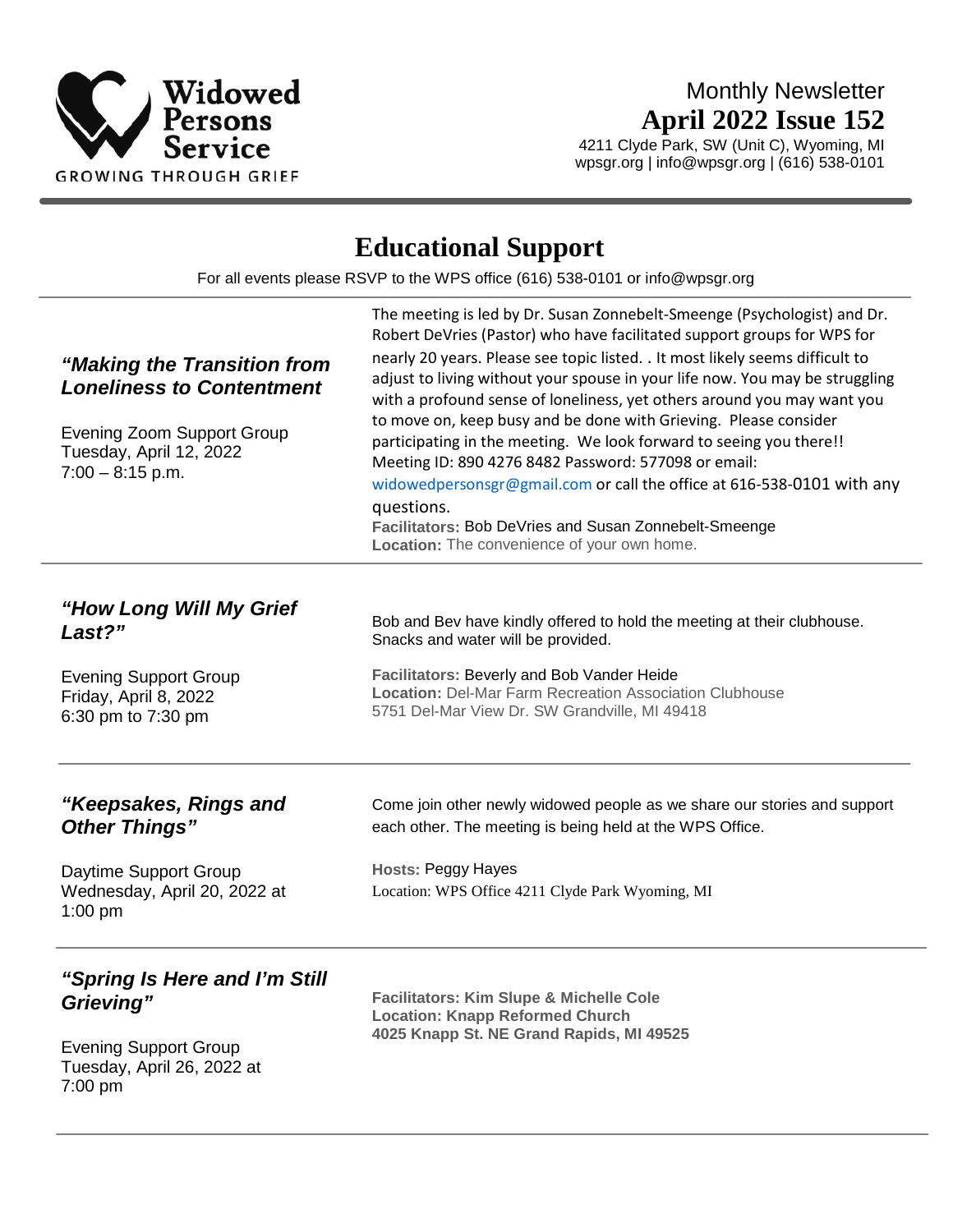# **April Social Support: Newly Widowed**

**THIS MONTH'S SOCIAL SUPPORT LUNCH/DINNER**

## **Wednesday April 13th @**

**1:00 PM**

Location: Brann's 3475 Fairlanes SW Grandville, MI

#### **Sunday, April 24th @ 4:30 PM**

Location: Pietro's 2780 Birchcrest Dr. SE Grand Rapids, MI

 intended for those who are current support group participants and still actively grieving. Our goal is that by attending social events, beyond WPS. WPS holds to the view that once a person is dating or remarried, they are through their grief journey and therefore no Monthly social activities are coordinated by WPS volunteers who have been widowed. Social activities sponsored by WPS are an important component to your grief journey, you begin to gain confidence in life as a single person and you expand your horizons longer need the support of social activity (primary) services of WPS.

 who are going through the same loss you are, to help you through the grief process. This event is for those who have been widowed Join this friendly group for an afternoon of fun and friendship. WPS encourages you to take this opportunity to make new friends in the last two years or are actively attending support group meetings. **The two years is only a suggested time frame, please feel free to attend any or all of the events listed.**

# **April Social Support: Independent Social Opportunities**

The following activities are being held independent of WPS programs. WPS encourages the maintenance of friendships gained through participation in our services. If you have Widowed Persons Services helpful, these opportunities may be of some interest to you as you integrate and adapt into your life as a single person. Please call or emails contacts listed below to RSVP and for further information. As a non-profit organization, your \$25.00 contribution to the newsletter renewal enables WPS to inform all current and past participants on all support and social opportunities and helps provide the newsletter to those who have

## \_\_\_\_\_\_\_\_\_\_\_\_\_\_\_\_\_\_\_\_\_\_\_\_\_\_\_\_\_\_\_\_\_\_\_\_\_\_\_\_\_\_\_\_\_\_\_\_\_\_\_\_\_\_\_\_\_\_\_\_\_\_\_\_\_\_\_\_\_\_\_\_\_\_\_\_\_\_\_\_\_\_\_\_\_\_\_ **Marge's Donuts**

Come join us for coffee, a donut and conversation. We will meet in the back room at Marges on the last Friday of each month. This month it will be April 29<sup>th</sup>. Hope to see you there!!

## **Potluck, Cards and Game Night**

Wednesday, April 13<sup>th</sup> @6:00 pm **Location:** St. Casimir/ 6th Street Hall 649 6<sup>th</sup> St. NW Grand Rapids

Sloppy Joes will be served. Please bring a dish to pass.

**RSVP:** [135shylock@gmail.com](mailto:135shylock@gmail.com)

## **Golf Scramble!!**

\_\_\_\_\_\_\_\_\_\_\_\_\_\_\_\_\_\_\_\_\_\_\_\_\_\_\_\_\_\_\_\_\_\_\_\_\_\_\_\_\_\_\_\_\_\_\_\_\_\_\_\_\_\_\_\_\_\_\_\_\_\_\_\_\_\_\_\_\_\_\_\_\_\_\_\_\_\_\_\_\_\_\_\_\_\_

Tuesdays, April 5, 12, 19 & 26. Location: The Pines Golf Course 5050 Byron Center Ave. SW Wyoming, Mi 49519 Join us each Tuesday morning for a fun golf scramble. Please be there by 10:15 – 10:30 to draw names for teams. Golf starts, promptly at **11:00 (for April only).** Optional \$2.00 donation for drawing. RSVP: [135shylock@gmail.com](mailto:135shylock@gmail.com) or

Steve (616) 669-5636.

 **Pickleball Day Change!!**

Thursday, April 7, 14, 21 & 28.

**Location:** Premier Athletic & Tennis Club 4250 Spartan Industrial Dr. SW Grandville, MI 49418

Join us each Thursday afternoon for some friendly competition. Cost is \$5.00 per person. Bring your own paddle or they have paddles we can borrow.



**No RSVP needed!!**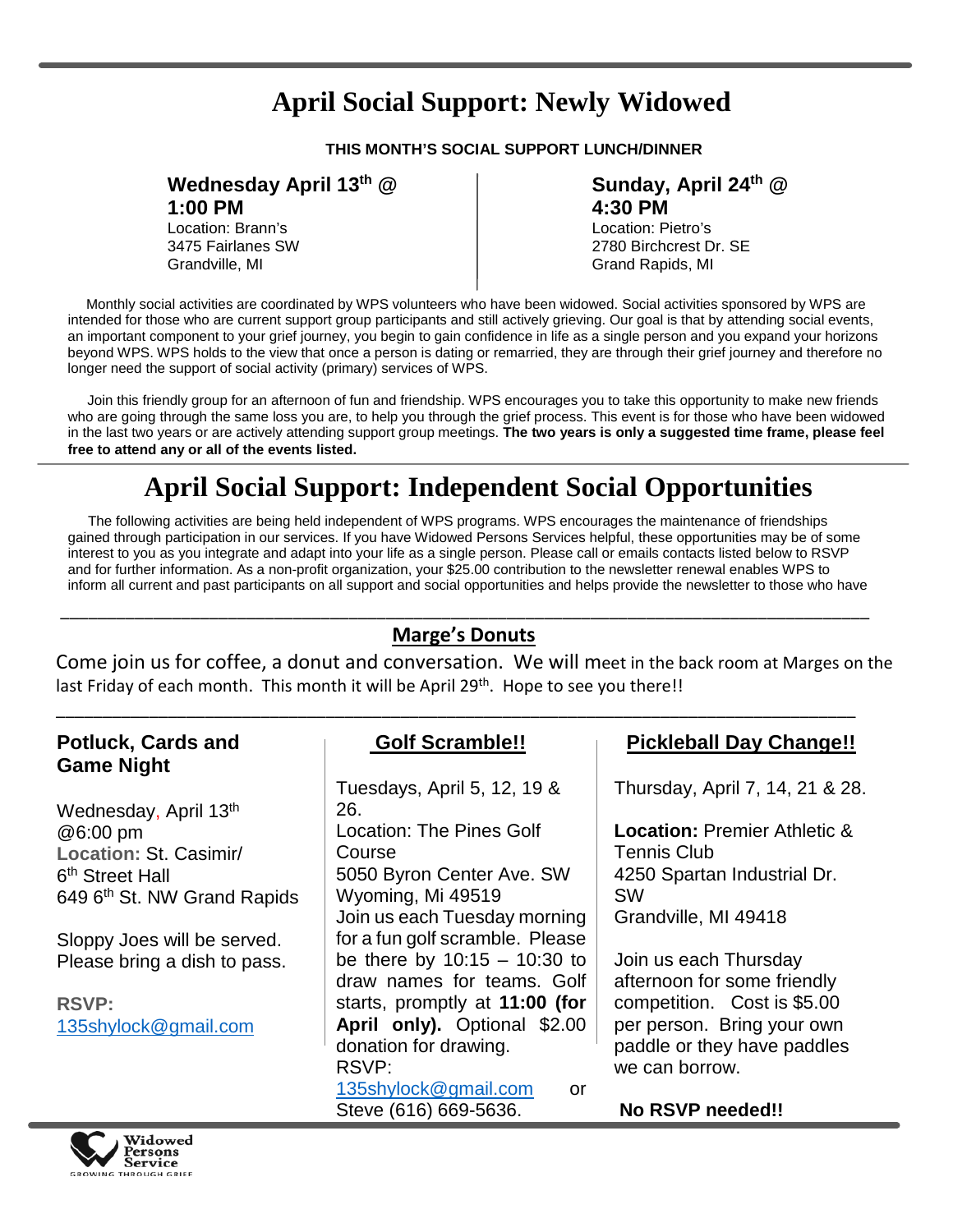# **Upcoming Highlights**

# Spring Flower Sale!!

May 3<sup>rd</sup>, 2022 from 5-8 p.m. at Ludema's. Come shop with your vouchers and see the additional items for sale from flats, vegetables, more potted options! Refreshments will be served as well as raffle for a few special prizes donated by Ludema's. Come with your friends, families, neighbors, children, and grandchildren.

Through the challenges of higher prices in delivery, gas, and labor shortages, Ludema's is no longer providing delivery. They have offered an exciting night out to shop, just for us, to accommodate and supplement our fundraiser.

You are still able to visit office to pick up order forms and see the selection of beautiful blooms. All office orders will be available for pick up on Friday, May 6<sup>th</sup> 2022. More details to come. You can also download the order form from our website and return order and payment to the office. Vouchers will be available on the website or at the office.

New this year \$25 Voucher is non-transferable and not redeemable for cash. Full value must be used at one time. Cannot be used towards the purchase of a gift certificates, wedding flowers, fresh flowers, wholesale orders or bulk orders. Valid until May 31, 2022.

--------------------------------------------------------------------------------------------------------------------------------------------------

# *Growth Through Loss*

## **Saturday June 11th – 9:15 A.M. – 2:00 P.M**.

## **A SEMINAR FOR WIDOWED MEN AND WOMEN ON HOW TO WORK THROUGH GRIEF AND LOSS**

#### \_\_\_\_\_\_\_\_\_\_\_\_\_\_\_\_\_\_\_\_\_\_\_\_\_\_\_\_\_\_\_\_\_\_\_\_\_\_\_\_\_\_\_\_\_\_\_\_\_\_\_\_\_\_\_\_\_\_\_\_\_\_\_\_\_\_\_\_\_\_\_\_\_\_\_\_\_\_\_\_\_\_\_\_\_\_\_\_\_ **34th Annual Martin J. Edema Golf Outing**

July 14th, 2022 Thornapple Pointe Golf Club

 7211 48th St.SE Grand Rapids, MI 49512

 **We are in need of donations for prizes. i.e., rounds of golf, golf balls, putters, gift cards to restaurants, golf hats, visors, beer, wine, etc.**

## **Volunteers Needed!!**

**\_\_\_\_\_\_\_\_\_\_\_\_\_\_\_\_\_\_\_\_\_\_\_\_\_\_\_\_\_\_\_\_\_\_\_\_\_\_\_\_\_\_\_\_\_\_\_\_\_\_\_\_\_\_\_\_\_\_\_\_\_\_\_\_\_\_\_\_\_\_\_\_\_\_\_\_\_\_\_\_\_\_\_\_\_\_\_\_\_\_\_\_\_**

 Come share your time and talents with WPS! Volunteering in the office and helping facilitate support group meetings is a wonderful way to stay involved and give back to others. WPS only grows through the dedicated time and care of many individuals. Consider what you may be able to offer WPS and learn more about ways you can get involved!